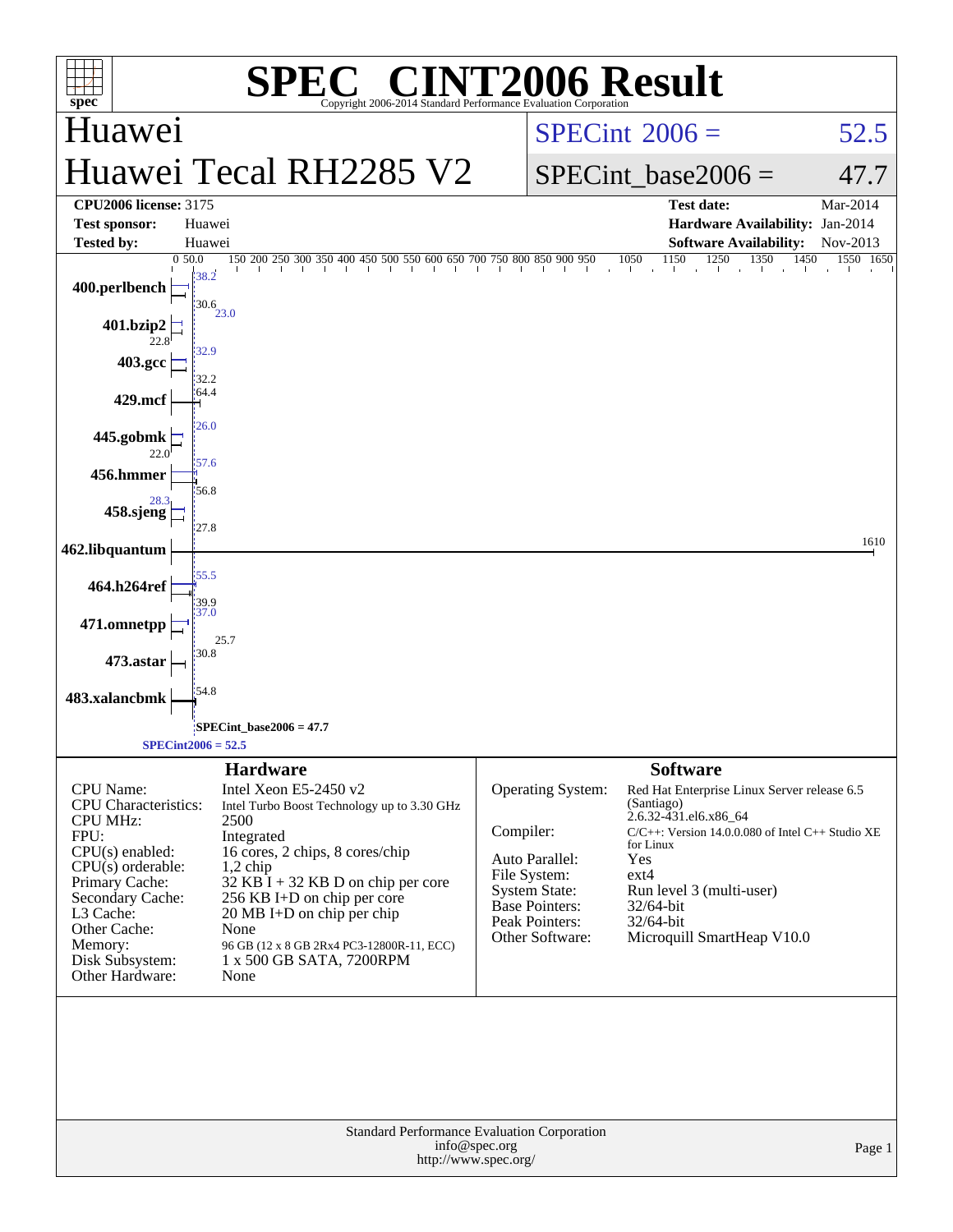

## Huawei

# Huawei Tecal RH2285 V2

 $SPECint2006 = 52.5$  $SPECint2006 = 52.5$ 

## SPECint base2006 =  $47.7$

**[CPU2006 license:](http://www.spec.org/auto/cpu2006/Docs/result-fields.html#CPU2006license)** 3175 **[Test date:](http://www.spec.org/auto/cpu2006/Docs/result-fields.html#Testdate)** Mar-2014 **[Test sponsor:](http://www.spec.org/auto/cpu2006/Docs/result-fields.html#Testsponsor)** Huawei **[Hardware Availability:](http://www.spec.org/auto/cpu2006/Docs/result-fields.html#HardwareAvailability)** Jan-2014 **[Tested by:](http://www.spec.org/auto/cpu2006/Docs/result-fields.html#Testedby)** Huawei **[Software Availability:](http://www.spec.org/auto/cpu2006/Docs/result-fields.html#SoftwareAvailability)** Nov-2013

### **[Results Table](http://www.spec.org/auto/cpu2006/Docs/result-fields.html#ResultsTable)**

| <b>Base</b>    |              |                |              |                | <b>Peak</b>  |                |              |                |                         |                |              |
|----------------|--------------|----------------|--------------|----------------|--------------|----------------|--------------|----------------|-------------------------|----------------|--------------|
| <b>Seconds</b> | <b>Ratio</b> | <b>Seconds</b> | <b>Ratio</b> | <b>Seconds</b> | <b>Ratio</b> | <b>Seconds</b> | <b>Ratio</b> | <b>Seconds</b> | <b>Ratio</b>            | <b>Seconds</b> | <b>Ratio</b> |
| 319            | 30.6         | 319            | 30.6         | 319            | 30.6         | <u>256</u>     | 38.2         | 255            | 38.2                    | 256            | 38.2         |
| 424            | 22.8         | 424            | 22.8         | 424            | 22.8         | 418            | 23.1         | 419            | 23.0                    | 419            | 23.0         |
| 250            | 32.2         | 249            | 32.3         | 251            | 32.1         | 245            | 32.9         | 245            | <u>32.9</u>             | 245            | 32.8         |
| 141            | 64.8         | 142            | 64.4         | 142            | 64.2         | 141            | 64.8         | <u>142</u>     | 64.4                    | 142            | 64.2         |
| 476            | 22.0         | 473            | 22.2         | 476            | 22.0         | 404            | 26.0         | 404            | <b>26.0</b>             | 404            | 26.0         |
| 163            | 57.2         | 167            | 56.0         | 164            | 56.8         | 164            |              | 162            | 57.6                    | 162            | 57.6         |
| 436            | 27.8         | 436            | 27.8         | 436            | 27.8         | 428            | 28.3         | 428            | 28.3                    | 427            | 28.3         |
| 12.9           | 1610         | 12.9           | 1610         | 12.9           | 1610         | 12.9           | 1610         | 12.9           | 1610                    | 12.9           | 1610         |
| 555            | 39.9         | 554            | 39.9         | 509            | 43.5         | 398            | 55.5         | 398            | 55.5                    | 398            | 55.6         |
| 243            | 25.7         | 243            | 25.7         | 243            | 25.7         | 163            |              | 170            | 36.8                    | <b>169</b>     | 37.0         |
| 228            | 30.8         | 227            | 30.9         | 228            | 30.8         | 228            | 30.8         | 227            | 30.9                    | 228            | 30.8         |
| 128            | 54.0         | 125            | 55.0         | 126            | 54.8         | 128            | 54.0         | 125            | 55.0                    | <u>126</u>     | 54.8         |
| D.             | $\mathbf{1}$ |                |              | 1.1.1          |              |                |              | $\mathbf{1}$   | 56.8<br>38.5<br>$\cdot$ |                |              |

Results appear in the [order in which they were run.](http://www.spec.org/auto/cpu2006/Docs/result-fields.html#RunOrder) Bold underlined text [indicates a median measurement.](http://www.spec.org/auto/cpu2006/Docs/result-fields.html#Median)

### **[Operating System Notes](http://www.spec.org/auto/cpu2006/Docs/result-fields.html#OperatingSystemNotes)**

Stack size set to unlimited using "ulimit -s unlimited"

### **[Platform Notes](http://www.spec.org/auto/cpu2006/Docs/result-fields.html#PlatformNotes)**

 BIOS configuration: Set Power Efficiency Mode to Performance Sysinfo program /spec/config/sysinfo.rev6818 \$Rev: 6818 \$ \$Date:: 2012-07-17 #\$ e86d102572650a6e4d596a3cee98f191 running on localhost.localdomain Mon Mar 31 01:32:04 2014 This section contains SUT (System Under Test) info as seen by some common utilities. To remove or add to this section, see: <http://www.spec.org/cpu2006/Docs/config.html#sysinfo> From /proc/cpuinfo model name : Intel(R) Xeon(R) CPU E5-2450 v2 @ 2.50GHz 2 "physical id"s (chips) 16 "processors" cores, siblings (Caution: counting these is hw and system dependent. The following excerpts from /proc/cpuinfo might not be reliable. Use with caution.) cpu cores : 8 siblings : 8 physical 0: cores 0 1 2 3 4 5 6 7 physical 1: cores 0 1 2 3 4 5 6 7 cache size : 20480 KB

Continued on next page

Standard Performance Evaluation Corporation [info@spec.org](mailto:info@spec.org) <http://www.spec.org/>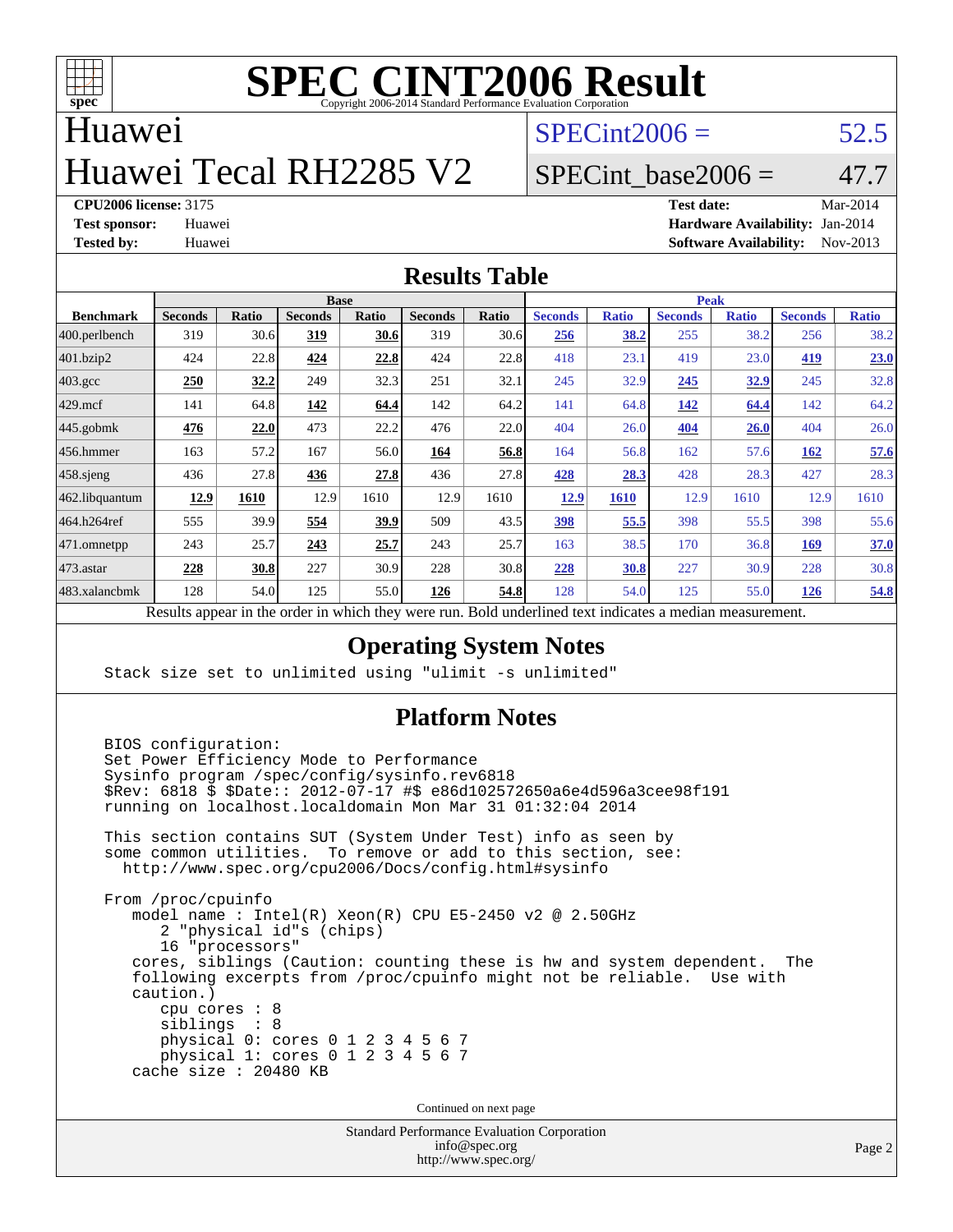

Huawei Huawei Tecal RH2285 V2  $SPECint2006 = 52.5$  $SPECint2006 = 52.5$ 

SPECint base2006 =  $47.7$ 

**[CPU2006 license:](http://www.spec.org/auto/cpu2006/Docs/result-fields.html#CPU2006license)** 3175 **[Test date:](http://www.spec.org/auto/cpu2006/Docs/result-fields.html#Testdate)** Mar-2014 **[Test sponsor:](http://www.spec.org/auto/cpu2006/Docs/result-fields.html#Testsponsor)** Huawei **[Hardware Availability:](http://www.spec.org/auto/cpu2006/Docs/result-fields.html#HardwareAvailability)** Jan-2014 **[Tested by:](http://www.spec.org/auto/cpu2006/Docs/result-fields.html#Testedby)** Huawei **[Software Availability:](http://www.spec.org/auto/cpu2006/Docs/result-fields.html#SoftwareAvailability)** Nov-2013

### **[Platform Notes \(Continued\)](http://www.spec.org/auto/cpu2006/Docs/result-fields.html#PlatformNotes)**

From /proc/meminfo<br>MemTotal: 99010156 kB HugePages\_Total: 0<br>Hugepagesize: 2048 kB Hugepagesize:

 /usr/bin/lsb\_release -d Red Hat Enterprise Linux Server release 6.5 (Santiago)

From /etc/\*release\* /etc/\*version\*

 redhat-release: Red Hat Enterprise Linux Server release 6.5 (Santiago) system-release: Red Hat Enterprise Linux Server release 6.5 (Santiago) system-release-cpe: cpe:/o:redhat:enterprise\_linux:6server:ga:server

 uname -a: Linux localhost.localdomain 2.6.32-431.el6.x86\_64 #1 SMP Sun Nov 10 22:19:54 EST 2013 x86\_64 x86\_64 x86\_64 GNU/Linux

run-level 3 Mar 31 01:27

 SPEC is set to: /spec Filesystem Type Size Used Avail Use% Mounted on /dev/mapper/ddf1\_4c534920202020201000006019e5d2034711471157d3ceb3p2 ext4 260G 68G 179G 28% /

 Additional information from dmidecode: BIOS Insyde Corp. RMIBV365 09/06/2013 Memory: 12x Micron 36JSF1G72PZ-1G6K1 8 GB 1600 MHz 2 rank

(End of data from sysinfo program)

### **[General Notes](http://www.spec.org/auto/cpu2006/Docs/result-fields.html#GeneralNotes)**

Environment variables set by runspec before the start of the run: LD\_LIBRARY\_PATH = "/spec/libs/32:/spec/libs/64:/spec/sh" OMP\_NUM\_THREADS = "16" Binaries compiled on a system with 1x Core i7-860 CPU + 8GB memory using RedHat EL 6.4 Transparent Huge Pages enabled with: echo always > /sys/kernel/mm/redhat\_transparent\_hugepage/enabled runspec command invoked through numactl i.e.: numactl --interleave=all runspec <etc> The Huawei RH2285H v2 and Huawei RH2285 v2 models are electronically equivalent. The results have been measured on a Huawei RH2285H v2 model.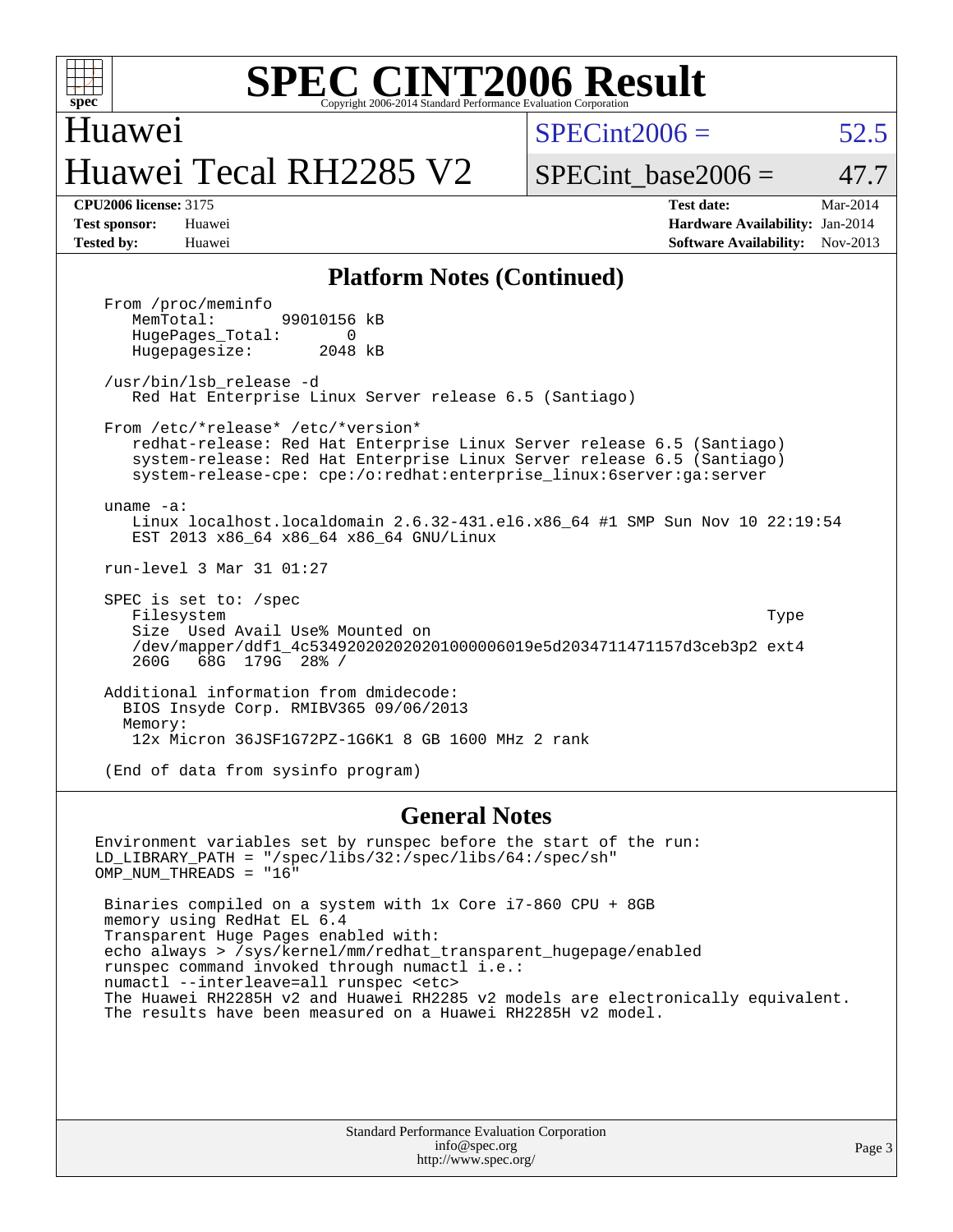

## Huawei Huawei Tecal RH2285 V2

 $SPECint2006 = 52.5$  $SPECint2006 = 52.5$ 

SPECint base2006 =  $47.7$ 

**[CPU2006 license:](http://www.spec.org/auto/cpu2006/Docs/result-fields.html#CPU2006license)** 3175 **[Test date:](http://www.spec.org/auto/cpu2006/Docs/result-fields.html#Testdate)** Mar-2014 **[Test sponsor:](http://www.spec.org/auto/cpu2006/Docs/result-fields.html#Testsponsor)** Huawei **[Hardware Availability:](http://www.spec.org/auto/cpu2006/Docs/result-fields.html#HardwareAvailability)** Jan-2014 **[Tested by:](http://www.spec.org/auto/cpu2006/Docs/result-fields.html#Testedby)** Huawei **[Software Availability:](http://www.spec.org/auto/cpu2006/Docs/result-fields.html#SoftwareAvailability)** Nov-2013

## **[Base Compiler Invocation](http://www.spec.org/auto/cpu2006/Docs/result-fields.html#BaseCompilerInvocation)**

[C benchmarks](http://www.spec.org/auto/cpu2006/Docs/result-fields.html#Cbenchmarks):  $\text{icc}$   $-\text{m64}$ 

[C++ benchmarks:](http://www.spec.org/auto/cpu2006/Docs/result-fields.html#CXXbenchmarks) [icpc -m64](http://www.spec.org/cpu2006/results/res2014q3/cpu2006-20140719-30523.flags.html#user_CXXbase_intel_icpc_64bit_fc66a5337ce925472a5c54ad6a0de310)

## **[Base Portability Flags](http://www.spec.org/auto/cpu2006/Docs/result-fields.html#BasePortabilityFlags)**

 400.perlbench: [-DSPEC\\_CPU\\_LP64](http://www.spec.org/cpu2006/results/res2014q3/cpu2006-20140719-30523.flags.html#b400.perlbench_basePORTABILITY_DSPEC_CPU_LP64) [-DSPEC\\_CPU\\_LINUX\\_X64](http://www.spec.org/cpu2006/results/res2014q3/cpu2006-20140719-30523.flags.html#b400.perlbench_baseCPORTABILITY_DSPEC_CPU_LINUX_X64) 401.bzip2: [-DSPEC\\_CPU\\_LP64](http://www.spec.org/cpu2006/results/res2014q3/cpu2006-20140719-30523.flags.html#suite_basePORTABILITY401_bzip2_DSPEC_CPU_LP64) 403.gcc: [-DSPEC\\_CPU\\_LP64](http://www.spec.org/cpu2006/results/res2014q3/cpu2006-20140719-30523.flags.html#suite_basePORTABILITY403_gcc_DSPEC_CPU_LP64) 429.mcf: [-DSPEC\\_CPU\\_LP64](http://www.spec.org/cpu2006/results/res2014q3/cpu2006-20140719-30523.flags.html#suite_basePORTABILITY429_mcf_DSPEC_CPU_LP64) 445.gobmk: [-DSPEC\\_CPU\\_LP64](http://www.spec.org/cpu2006/results/res2014q3/cpu2006-20140719-30523.flags.html#suite_basePORTABILITY445_gobmk_DSPEC_CPU_LP64) 456.hmmer: [-DSPEC\\_CPU\\_LP64](http://www.spec.org/cpu2006/results/res2014q3/cpu2006-20140719-30523.flags.html#suite_basePORTABILITY456_hmmer_DSPEC_CPU_LP64) 458.sjeng: [-DSPEC\\_CPU\\_LP64](http://www.spec.org/cpu2006/results/res2014q3/cpu2006-20140719-30523.flags.html#suite_basePORTABILITY458_sjeng_DSPEC_CPU_LP64) 462.libquantum: [-DSPEC\\_CPU\\_LP64](http://www.spec.org/cpu2006/results/res2014q3/cpu2006-20140719-30523.flags.html#suite_basePORTABILITY462_libquantum_DSPEC_CPU_LP64) [-DSPEC\\_CPU\\_LINUX](http://www.spec.org/cpu2006/results/res2014q3/cpu2006-20140719-30523.flags.html#b462.libquantum_baseCPORTABILITY_DSPEC_CPU_LINUX) 464.h264ref: [-DSPEC\\_CPU\\_LP64](http://www.spec.org/cpu2006/results/res2014q3/cpu2006-20140719-30523.flags.html#suite_basePORTABILITY464_h264ref_DSPEC_CPU_LP64) 471.omnetpp: [-DSPEC\\_CPU\\_LP64](http://www.spec.org/cpu2006/results/res2014q3/cpu2006-20140719-30523.flags.html#suite_basePORTABILITY471_omnetpp_DSPEC_CPU_LP64) 473.astar: [-DSPEC\\_CPU\\_LP64](http://www.spec.org/cpu2006/results/res2014q3/cpu2006-20140719-30523.flags.html#suite_basePORTABILITY473_astar_DSPEC_CPU_LP64) 483.xalancbmk: [-DSPEC\\_CPU\\_LP64](http://www.spec.org/cpu2006/results/res2014q3/cpu2006-20140719-30523.flags.html#suite_basePORTABILITY483_xalancbmk_DSPEC_CPU_LP64) [-DSPEC\\_CPU\\_LINUX](http://www.spec.org/cpu2006/results/res2014q3/cpu2006-20140719-30523.flags.html#b483.xalancbmk_baseCXXPORTABILITY_DSPEC_CPU_LINUX)

## **[Base Optimization Flags](http://www.spec.org/auto/cpu2006/Docs/result-fields.html#BaseOptimizationFlags)**

[C benchmarks](http://www.spec.org/auto/cpu2006/Docs/result-fields.html#Cbenchmarks):

[-xSSE4.2](http://www.spec.org/cpu2006/results/res2014q3/cpu2006-20140719-30523.flags.html#user_CCbase_f-xSSE42_f91528193cf0b216347adb8b939d4107) [-ipo](http://www.spec.org/cpu2006/results/res2014q3/cpu2006-20140719-30523.flags.html#user_CCbase_f-ipo) [-O3](http://www.spec.org/cpu2006/results/res2014q3/cpu2006-20140719-30523.flags.html#user_CCbase_f-O3) [-no-prec-div](http://www.spec.org/cpu2006/results/res2014q3/cpu2006-20140719-30523.flags.html#user_CCbase_f-no-prec-div) [-parallel](http://www.spec.org/cpu2006/results/res2014q3/cpu2006-20140719-30523.flags.html#user_CCbase_f-parallel) [-opt-prefetch](http://www.spec.org/cpu2006/results/res2014q3/cpu2006-20140719-30523.flags.html#user_CCbase_f-opt-prefetch) [-auto-p32](http://www.spec.org/cpu2006/results/res2014q3/cpu2006-20140719-30523.flags.html#user_CCbase_f-auto-p32)

[C++ benchmarks:](http://www.spec.org/auto/cpu2006/Docs/result-fields.html#CXXbenchmarks)

[-xSSE4.2](http://www.spec.org/cpu2006/results/res2014q3/cpu2006-20140719-30523.flags.html#user_CXXbase_f-xSSE42_f91528193cf0b216347adb8b939d4107) [-ipo](http://www.spec.org/cpu2006/results/res2014q3/cpu2006-20140719-30523.flags.html#user_CXXbase_f-ipo) [-O3](http://www.spec.org/cpu2006/results/res2014q3/cpu2006-20140719-30523.flags.html#user_CXXbase_f-O3) [-no-prec-div](http://www.spec.org/cpu2006/results/res2014q3/cpu2006-20140719-30523.flags.html#user_CXXbase_f-no-prec-div) [-opt-prefetch](http://www.spec.org/cpu2006/results/res2014q3/cpu2006-20140719-30523.flags.html#user_CXXbase_f-opt-prefetch) [-auto-p32](http://www.spec.org/cpu2006/results/res2014q3/cpu2006-20140719-30523.flags.html#user_CXXbase_f-auto-p32) [-Wl,-z,muldefs](http://www.spec.org/cpu2006/results/res2014q3/cpu2006-20140719-30523.flags.html#user_CXXbase_link_force_multiple1_74079c344b956b9658436fd1b6dd3a8a) [-L/sh -lsmartheap64](http://www.spec.org/cpu2006/results/res2014q3/cpu2006-20140719-30523.flags.html#user_CXXbase_SmartHeap64_ed4ef857ce90951921efb0d91eb88472)

## **[Base Other Flags](http://www.spec.org/auto/cpu2006/Docs/result-fields.html#BaseOtherFlags)**

[C benchmarks](http://www.spec.org/auto/cpu2006/Docs/result-fields.html#Cbenchmarks):

403.gcc: [-Dalloca=\\_alloca](http://www.spec.org/cpu2006/results/res2014q3/cpu2006-20140719-30523.flags.html#b403.gcc_baseEXTRA_CFLAGS_Dalloca_be3056838c12de2578596ca5467af7f3)

## **[Peak Compiler Invocation](http://www.spec.org/auto/cpu2006/Docs/result-fields.html#PeakCompilerInvocation)**

[C benchmarks \(except as noted below\)](http://www.spec.org/auto/cpu2006/Docs/result-fields.html#Cbenchmarksexceptasnotedbelow):  $\text{icc}$  -m64

Continued on next page

Standard Performance Evaluation Corporation [info@spec.org](mailto:info@spec.org) <http://www.spec.org/>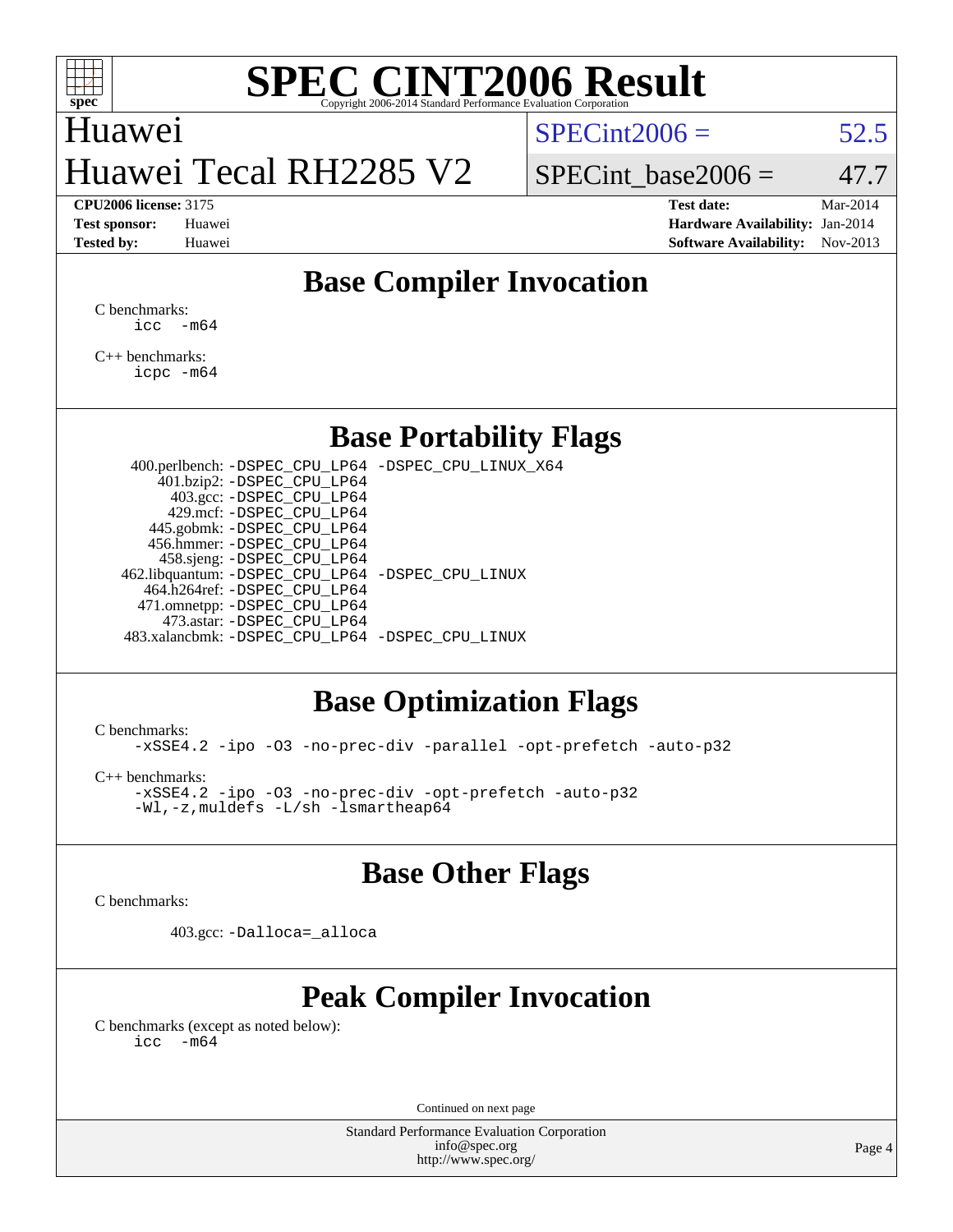

Huawei Huawei Tecal RH2285 V2  $SPECint2006 = 52.5$  $SPECint2006 = 52.5$ 

**[CPU2006 license:](http://www.spec.org/auto/cpu2006/Docs/result-fields.html#CPU2006license)** 3175 **[Test date:](http://www.spec.org/auto/cpu2006/Docs/result-fields.html#Testdate)** Mar-2014 **[Test sponsor:](http://www.spec.org/auto/cpu2006/Docs/result-fields.html#Testsponsor)** Huawei **[Hardware Availability:](http://www.spec.org/auto/cpu2006/Docs/result-fields.html#HardwareAvailability)** Jan-2014 **[Tested by:](http://www.spec.org/auto/cpu2006/Docs/result-fields.html#Testedby)** Huawei **[Software Availability:](http://www.spec.org/auto/cpu2006/Docs/result-fields.html#SoftwareAvailability)** Nov-2013

SPECint base2006 =  $47.7$ 

## **[Peak Compiler Invocation \(Continued\)](http://www.spec.org/auto/cpu2006/Docs/result-fields.html#PeakCompilerInvocation)**

400.perlbench: [icc -m32](http://www.spec.org/cpu2006/results/res2014q3/cpu2006-20140719-30523.flags.html#user_peakCCLD400_perlbench_intel_icc_a6a621f8d50482236b970c6ac5f55f93)

445.gobmk: [icc -m32](http://www.spec.org/cpu2006/results/res2014q3/cpu2006-20140719-30523.flags.html#user_peakCCLD445_gobmk_intel_icc_a6a621f8d50482236b970c6ac5f55f93)

464.h264ref: [icc -m32](http://www.spec.org/cpu2006/results/res2014q3/cpu2006-20140719-30523.flags.html#user_peakCCLD464_h264ref_intel_icc_a6a621f8d50482236b970c6ac5f55f93)

[C++ benchmarks \(except as noted below\):](http://www.spec.org/auto/cpu2006/Docs/result-fields.html#CXXbenchmarksexceptasnotedbelow) [icpc -m64](http://www.spec.org/cpu2006/results/res2014q3/cpu2006-20140719-30523.flags.html#user_CXXpeak_intel_icpc_64bit_fc66a5337ce925472a5c54ad6a0de310)

471.omnetpp: [icpc -m32](http://www.spec.org/cpu2006/results/res2014q3/cpu2006-20140719-30523.flags.html#user_peakCXXLD471_omnetpp_intel_icpc_4e5a5ef1a53fd332b3c49e69c3330699)

## **[Peak Portability Flags](http://www.spec.org/auto/cpu2006/Docs/result-fields.html#PeakPortabilityFlags)**

```
 400.perlbench: -DSPEC_CPU_LINUX_IA32
    401.bzip2: -DSPEC_CPU_LP64
      403.gcc: -DSPEC_CPU_LP64
     429.mcf: -DSPEC_CPU_LP64
   456.hmmer: -DSPEC_CPU_LP64
    458.sjeng: -DSPEC_CPU_LP64
462.libquantum: -DSPEC_CPU_LP64 -DSPEC_CPU_LINUX
     473.astar: -DSPEC_CPU_LP64
483.xalancbmk: -DSPEC_CPU_LP64 -DSPEC_CPU_LINUX
```
## **[Peak Optimization Flags](http://www.spec.org/auto/cpu2006/Docs/result-fields.html#PeakOptimizationFlags)**

[C benchmarks](http://www.spec.org/auto/cpu2006/Docs/result-fields.html#Cbenchmarks):

```
 400.perlbench: -xSSE4.2(pass 2) -prof-gen(pass 1) -ipo(pass 2)
           -O3(pass 2) -no-prec-div(pass 2) -prof-use(pass 2)
          -opt-prefetch -ansi-alias
   401.bzip2: -xSSE4.2(pass 2) -prof-gen(pass 1) -ipo(pass 2)
           -O3(pass 2) -no-prec-div -prof-use(pass 2) -auto-ilp32
           -opt-prefetch -ansi-alias
    403.gcc: -xSSE4.2 -ipo -O3 -no-prec-div -inline-calloc
           -opt-malloc-options=3 -auto-ilp32
   429.mcf: basepeak = yes
  445.gobmk: -xSSE4.2(pass 2) -prof-gen(pass 1) -prof-use(pass 2)
           -ansi-alias
  456.hmmer: -xSSE4.2 -ipo -O3 -no-prec-div -unroll2 -auto-ilp32
           -ansi-alias
```
Continued on next page

Standard Performance Evaluation Corporation [info@spec.org](mailto:info@spec.org) <http://www.spec.org/>

Page 5